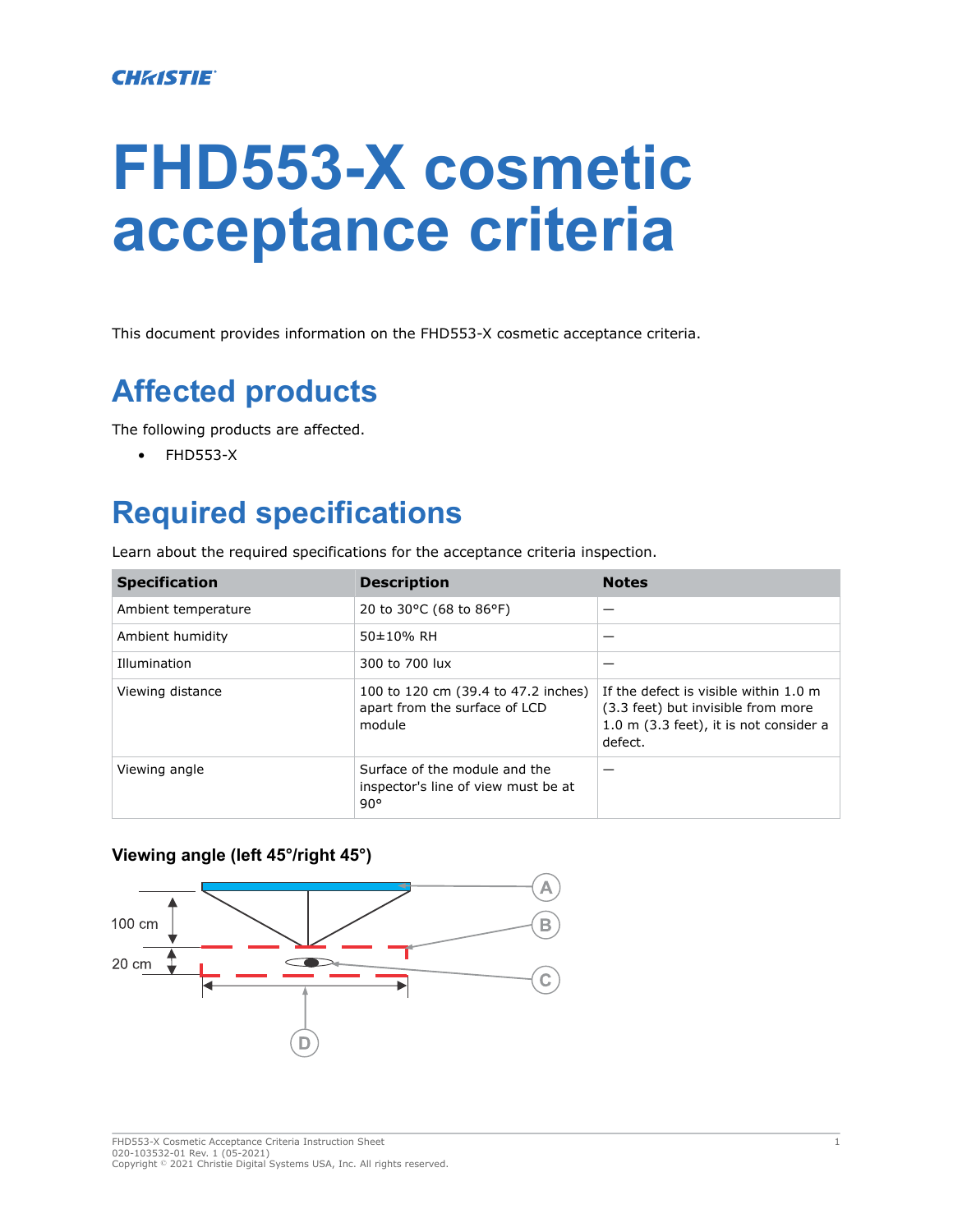

- A Panel
- B Inspection area
- C Inspector
- D Panel width

# **Defect categories**

Defects are categorized as follows.

| <b>Defect</b> | <b>Description</b>                                                                          |
|---------------|---------------------------------------------------------------------------------------------|
| Major         | Likely results in failure or reduces the usability of the product for its intended purpose. |
| Minor         | Has little bearing on the effective use or operation of the product.                        |

#### **Dot defect**

The following topics provide the criteria for assessing dot defects.



#### **Bright dot defect**

A bright dot (black pattern and 50% gray test pattern) defect is a brightly visible dot compared against the background.

- 1. Start dot defect test at the 0% (0/255) gray test pattern.
- 2. If the dot is brightly visible, move to the 50% (127/255) gray test pattern. If brightly visible, a bright dot defect exists.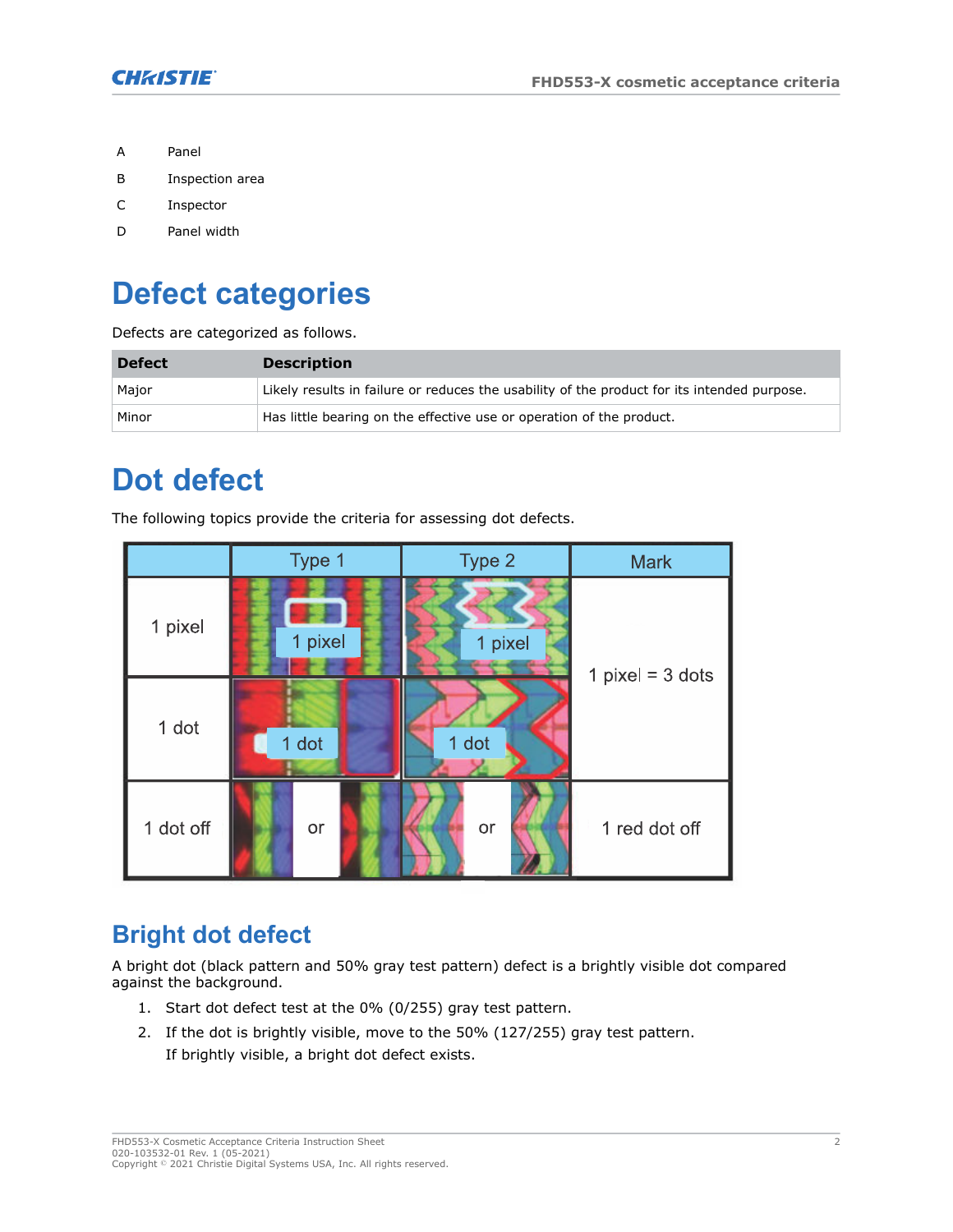

| <b>Item</b>             | <b>Criteria</b>             |
|-------------------------|-----------------------------|
| R.G.B one dot           |                             |
| Adjacent two dots       | 0                           |
| Adjacent three dots     | 0                           |
| Bright dot - Bright dot | $5 \text{ mm}$ (0.2 inches) |

#### **Low dot defect**

A low dot (N≦7) defect is a brightly visible dot compared against the 25% (63/255) gray pattern background.

- 1. Start dot defect test at the 0% (0/255) gray test pattern.
- 2. If the dot is visible, move to the 50% (127/255) gray test pattern. If the dot is brightly visible, a bright dot defect exists.
- 3. If the dot is invisible, move to the 25% (63/255) gray pattern.
	- If the dot is brightly visible, a low dot defect exists.
	- If the dot is invisible, no defect exists.

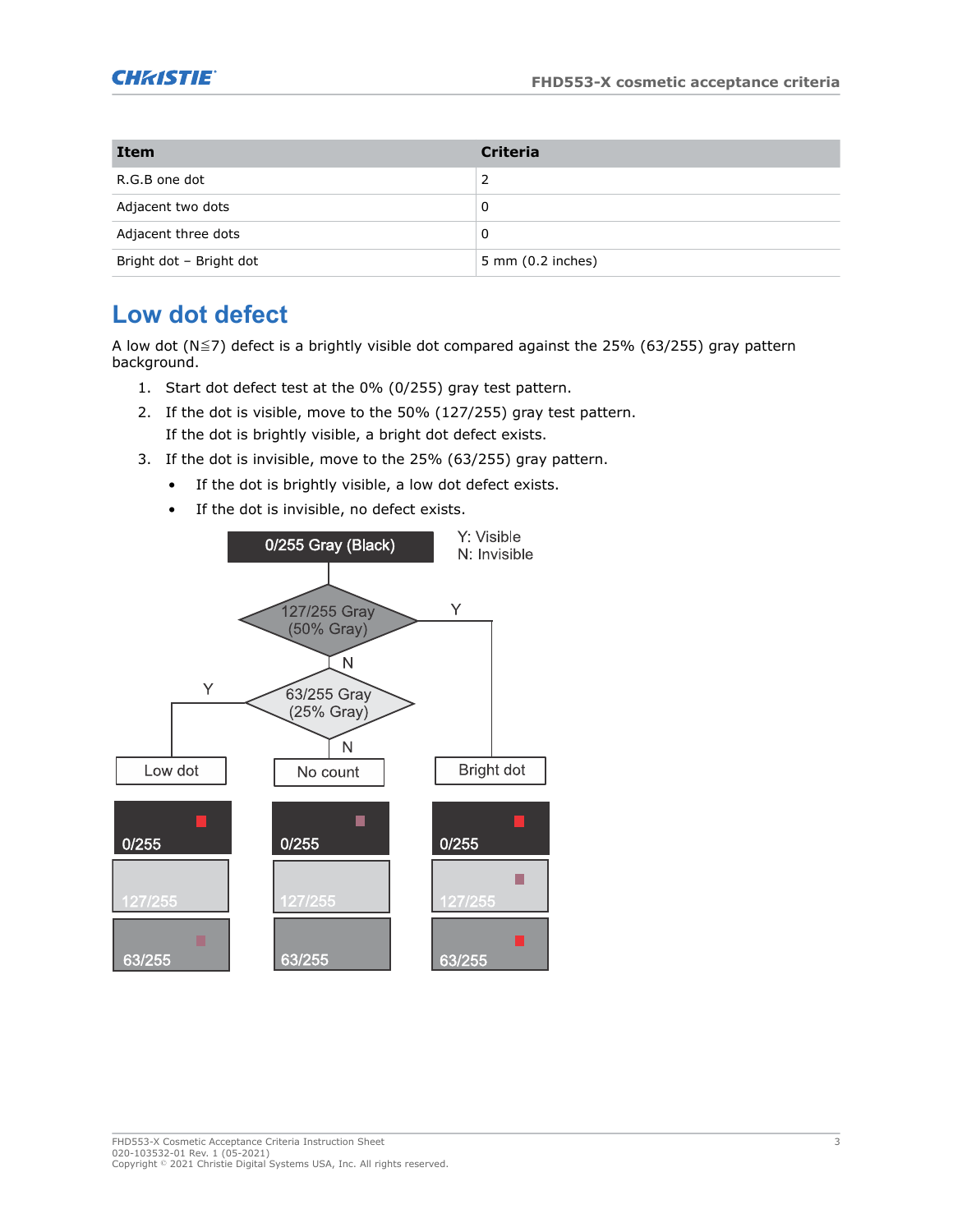#### **Dark dot defect**

Dots (sub-pixels) appear darkly on the screen when the white (100%R/G/B) test pattern is displayed.

| Item                | <b>Criteria</b> |
|---------------------|-----------------|
| One dot             | 10              |
| Adjacent two dots   | $\mathcal{P}$   |
| Adjacent three dots |                 |

#### **Total amount of dot defects**

This summarizes the total amount of dot defects.

| Item     | <b>Criteria</b> |
|----------|-----------------|
| Quantity | 15              |

#### **Adjacent two dots**

Minimum distance criteria is not adjusted to those defect patterns. Only case #1 is counted as one dot and the other cases are counted as two dots.



#### **Adjacent three dots**

Minimum distance criteria is not adjusted to those defect patterns. Only case #1 is counted as one dot and the other cases are counted as two dots.



# **Spot and linear defect**

Learn about spot and linear defects.

| <b>Item</b>        | <b>Criteria</b>                          |          |  |
|--------------------|------------------------------------------|----------|--|
|                    | <b>Size</b>                              | Quantity |  |
| Line shape scratch | $0.01 < W \le 0.4$<br>$2.0 < L \le 15.0$ | 5        |  |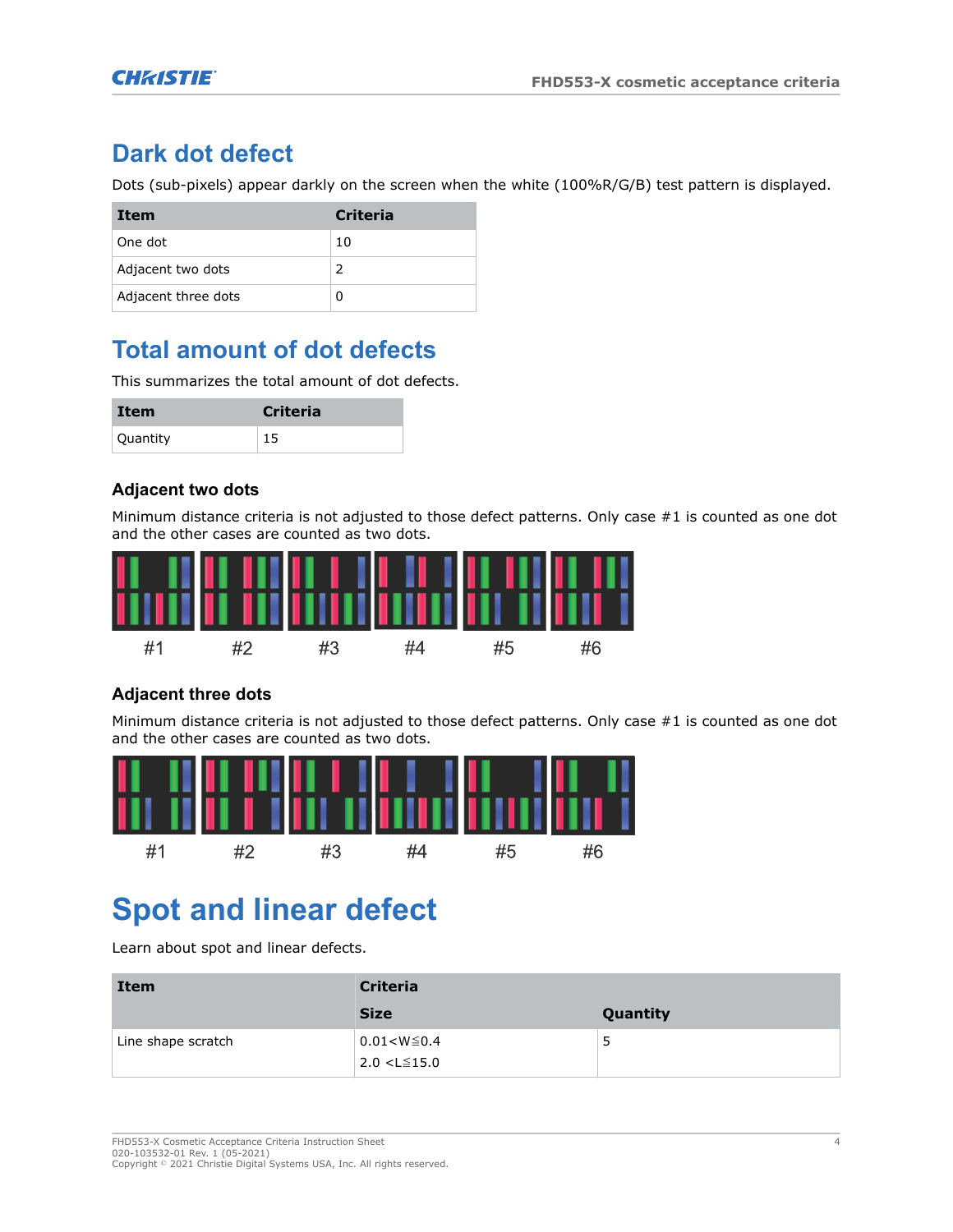| <b>Item</b>       | <b>Criteria</b>       |          |  |
|-------------------|-----------------------|----------|--|
|                   | <b>Size</b>           | Quantity |  |
| Dot shape scratch | $0.1 \leq D \leq 3.0$ | כ        |  |

#### **Criteria for each parameter and standard**

| Spot defect   | D: dimension                                                         |
|---------------|----------------------------------------------------------------------|
| Linear defect | W: width                                                             |
|               | L: length—Length is from the line starting point to the ending point |



#### **Distinguishing method of spot and linear defect**

In the center of the circle, if the angle is over 180°, this is a spot shape.



The following is an example of a spot or linear defect:

| <b>Shape</b>  |  |  |  |  |  |
|---------------|--|--|--|--|--|
| Spot / Linear |  |  |  |  |  |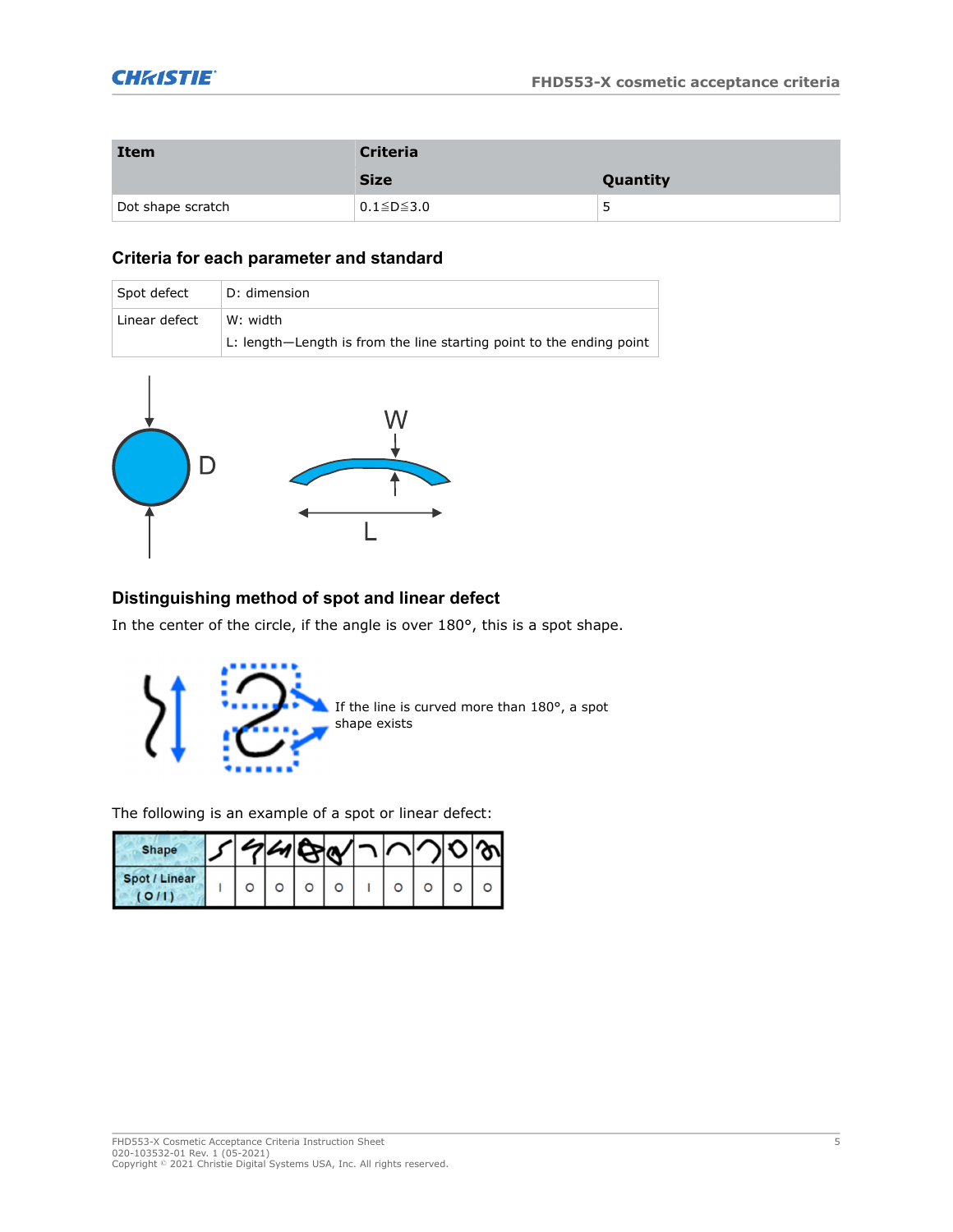### **Line defect**

All kinds of line defects such as vertical, horizontal, or cross are not allowed.

### **Mura**

When a mura issue happens, the limit sample is determined by mutual agreement.

# **Light leakage**

Visible light must not be visible around the edges of the screen. Pressure light leakage is not considered.

No light leakage from 1.0 m, for any pattern .The surface of the module and the inspector's line of view must be at 0°, no view angle.



#### **Black top chassis inspection (front and side)**

Inspect the front and side of the black top chassis for defects.

| <b>Defect location</b> | Defect type                       | Accept (mm)                                             | Reject (mm)                  |
|------------------------|-----------------------------------|---------------------------------------------------------|------------------------------|
| Front                  | Dent                              | $0.5 < D \le 1.0$<br>$N \leq 2$                         | D > 1.0<br>N > 2             |
|                        | Scratch                           | $0.01 < W \leq 0.1$<br>$0.3 < L \le 12.0$<br>$N \leq 2$ | W > 0.1<br>L > 12.0<br>N > 2 |
| Side                   | Deformation<br>(upper/right/left) | Chassis gap $\leq 1.5$                                  | Chassis gap $>1.5$           |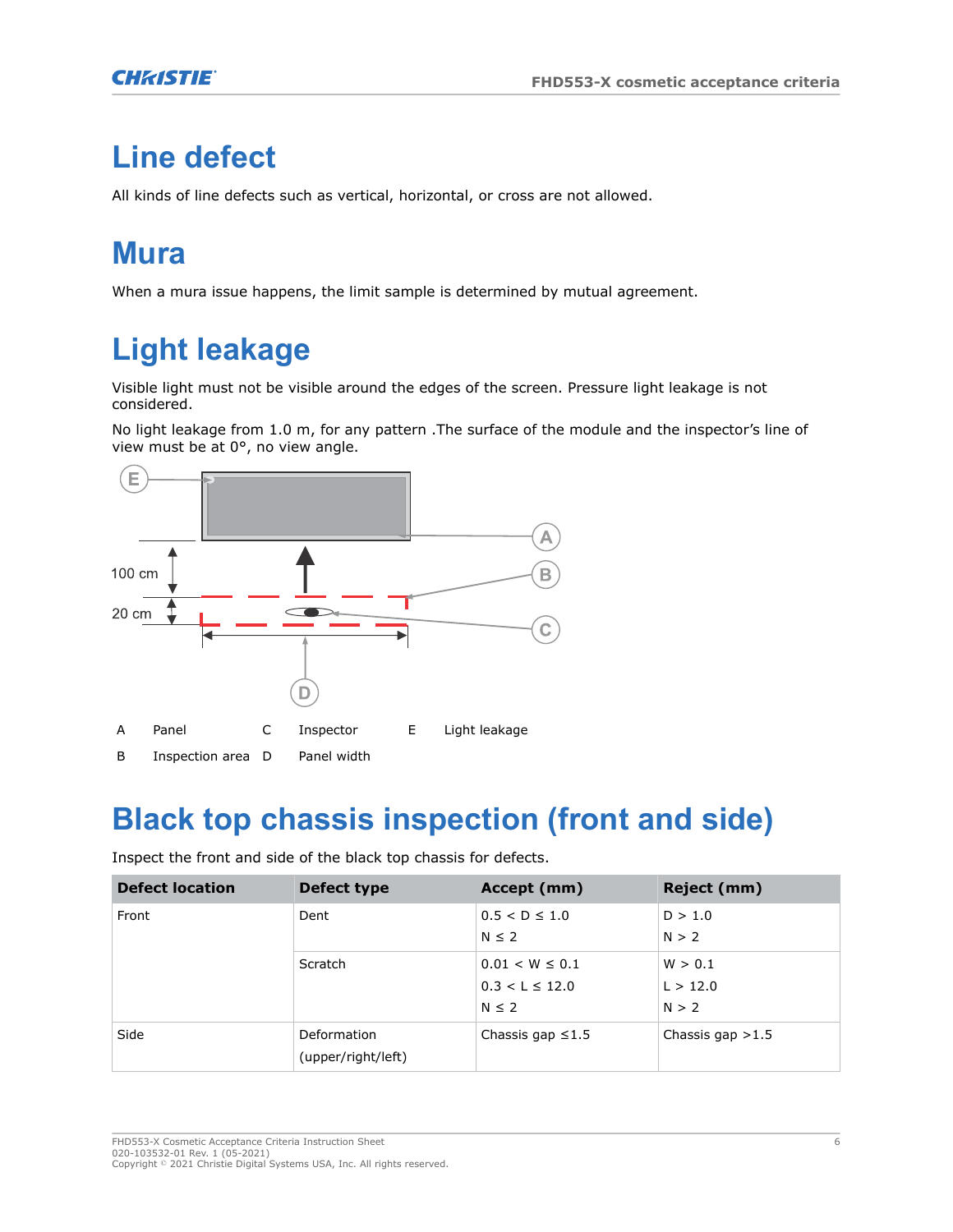| <b>Defect location</b> | Defect type             | Accept (mm)            | Reject (mm)        |
|------------------------|-------------------------|------------------------|--------------------|
|                        | Deformation<br>(bottom) | Chassis gap $\leq 3.0$ | Chassis gap $>3.0$ |
|                        | Dent/scratch            | Ignore                 |                    |



## **Black top chassis inspection (bending corner)**

Inspect the front and side of the black top chassis for defects.

| <b>Defect location</b>   | Defect type              | Accept (mm)                                                                | Reject (mm)                                                                      |
|--------------------------|--------------------------|----------------------------------------------------------------------------|----------------------------------------------------------------------------------|
| Bending corner side edge | First step visible check | If silver inner metal is<br>invisible from a 1.0 mm<br>(0.04 inches) look. | If silver inner metal is<br>invisible from a 1.0 mm<br>(0.04 inches) check size. |
|                          | Second size step         | $D \leq 2.0$<br>Total $N =$ ignore                                         | D > 2.0<br>Total $N =$ ignore                                                    |
| Burr                     |                          | $0.3 < L \leq 30.0$<br>One side $N \leq 1$<br>Total $N \leq 3$             | L > 30.0<br>One side $N > 1$<br>Total $N > 3$                                    |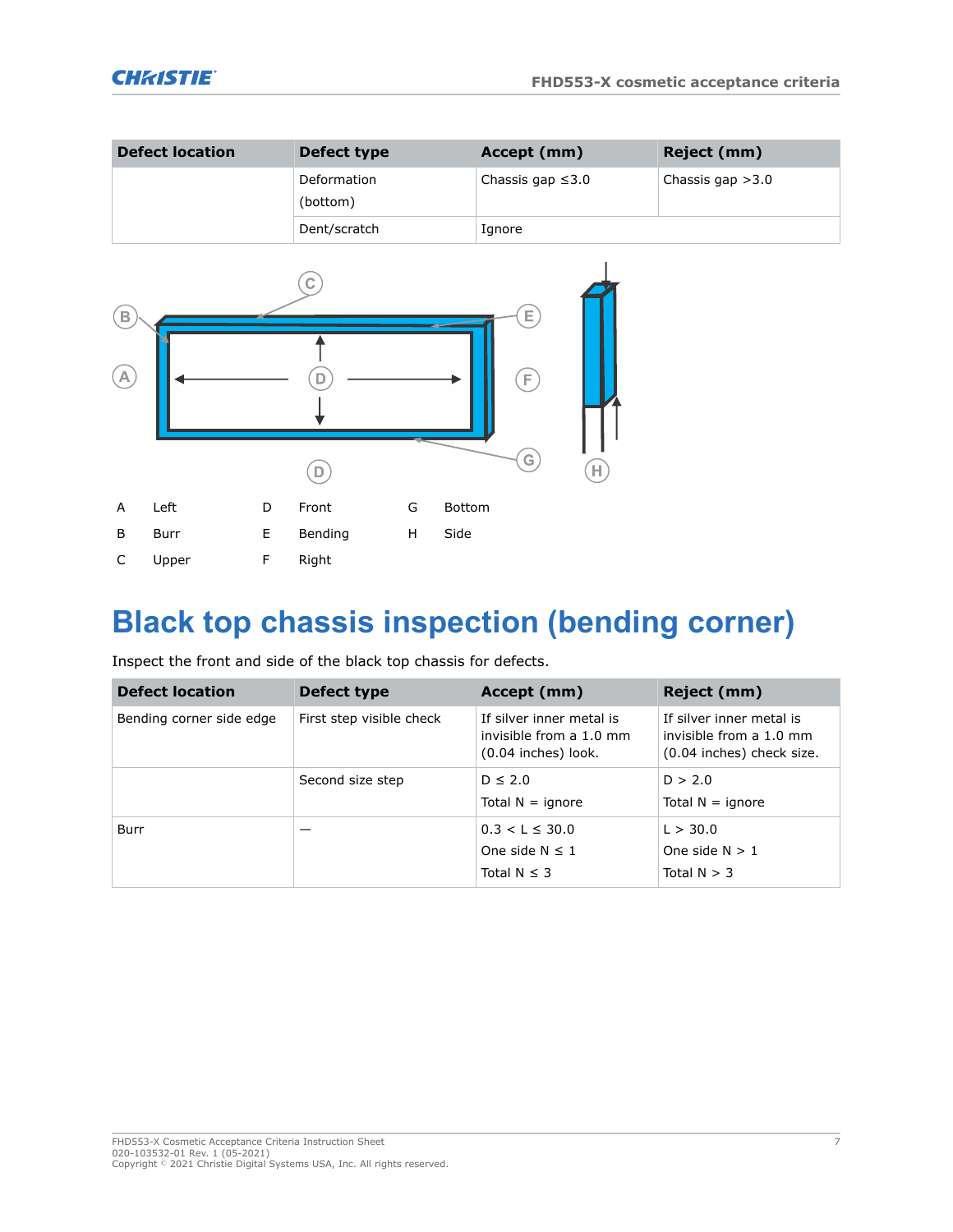

The translucent edge is ignored when measuring the diameter of the spot.

| A            | Burr  | Ð  | Corner    | G | Side |
|--------------|-------|----|-----------|---|------|
| B.           | Front | F. | Back      |   |      |
| $\mathsf{C}$ | Right | F. | Side edge |   |      |

### **Classification of defects**

The following outlines the classification of defects.

| Defect mode       | <b>Criterion for defect</b>                     | <b>Class</b> |  |
|-------------------|-------------------------------------------------|--------------|--|
| No display        | Not allowed                                     | Major        |  |
| Line defect       | No vertical, horizontal, or cross lines allowed |              |  |
| Polarizer defects | In accordance with the inspection criteria:     | Minor        |  |
| Extraneous        | Dot defects                                     |              |  |
| substance         | Spot and linear defects                         |              |  |
| Dot defect        | Line defects                                    |              |  |
|                   | Mura                                            |              |  |
|                   | Light leakage                                   |              |  |
|                   | Black top chassis defects                       |              |  |

### **Technical support**

Technical support for Christie Enterprise products is available at:

- North and South America: +1-800-221-8025 or *[Support.Americas@christiedigital.com](mailto:Support.Americas@christiedigital.com)*
- Europe, Middle East, and Africa: +44 (0) 1189 778111 or *[Support.EMEA@christiedigital.com](mailto:Support.EMEA@christiedigital.com)*
- Asia Pacific (*[support.apac@christiedigital.com](mailto:support.apac@christiedigital.com)*):
	- Australia: +61 (0)7 3624 4888 or *[tech-Australia@christiedigital.com](mailto:tech-Australia@christiedigital.com)*
	- China: +86 10 6561 0240 or *[tech-supportChina@christiedigital.com](mailto:tech-supportChina@christiedigital.com)*
	- India: +91 (80) 6708 9999 or *[tech-India@christiedigital.com](mailto:tech-India@christiedigital.com)*
	- Japan: 81-3-3599-7481